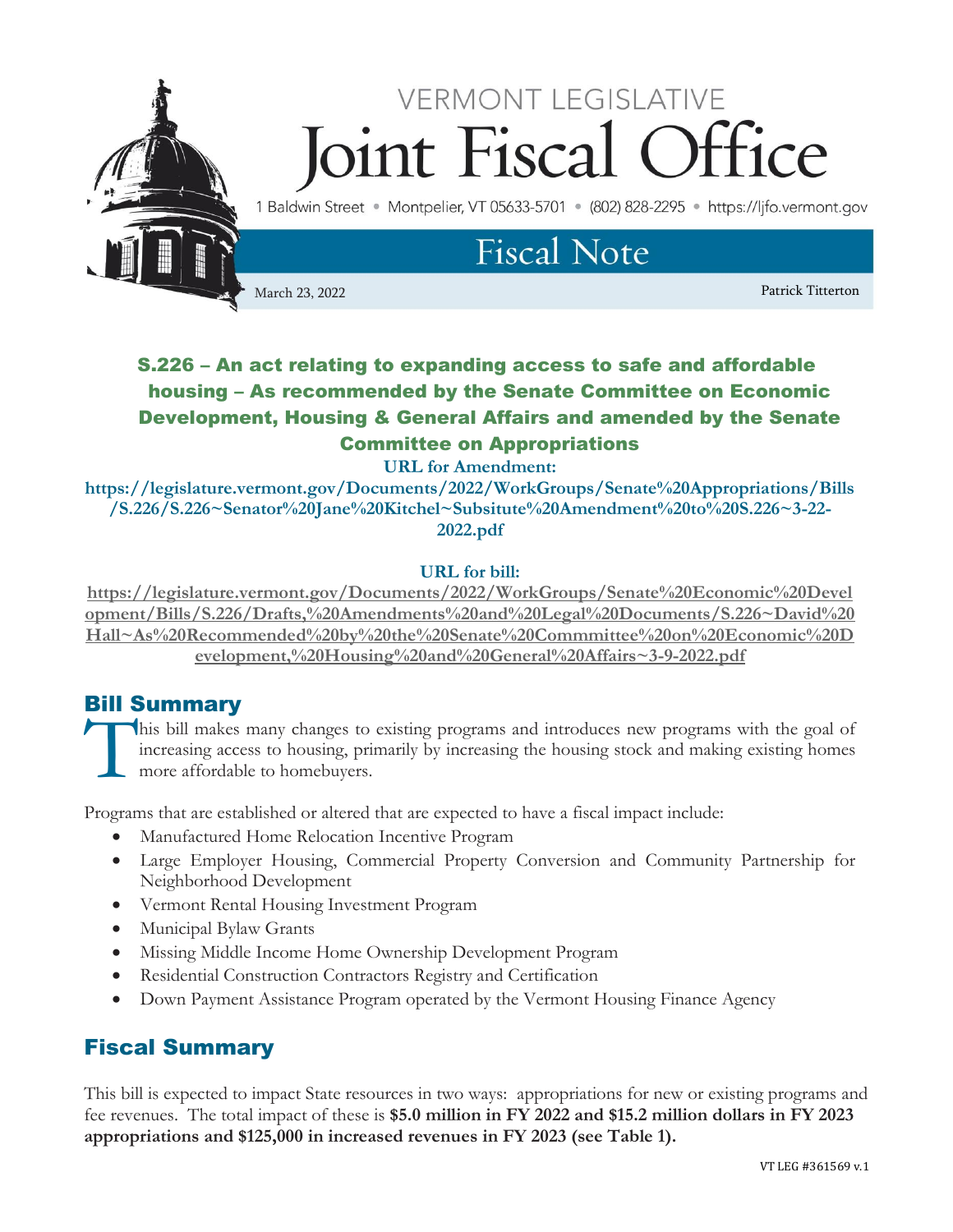The bill appropriates \$20.9 million dollars for new programs. Of these, \$5 million in appropriations occur in FY 2022, and the remaining \$15.9 million occur in FY 2023. This includes:

- \$20.0 million in appropriations using American Rescue Plan Act (ARPA) funds, \$5 million of which is appropriated in FY22 and \$15.0 million of which is appropriated in FY23.
- \$650,000 in General Fund appropriations in FY23
- \$200,000 in special fund appropriations in FY23

In addition to these appropriations, of the total amounts appropriated to the Vermont Conservation Board (VHCB) in FY 2023 budget, this bill states that \$5 million is authorized to fund the Large Employer Housing, Commercial Property Conversion, and Community Partnership for Neighborhood Development Program.

The bill also adds a stipulation on the \$20 million in ARPA funds proposed to be appropriated to the Department of Housing and Community Development (DHCD) in S.210 of the 2022 legislative session as passed by the Senate. At this point, S.210 has not been enacted into law. The stipulation says that 25 percent of the \$20 million in funds in S.210 be used for accessory dwelling unit (ADU) projects.

New fees from the Residential Construction Contractor Registrations will generate new revenues of \$125,000 in FY 2023, growing to \$340,000 in FY 2027 for the Professional Regulatory Fund.

## **Table 1.**

| Appropriations              | <b>FY22</b> | <b>FY23</b>  | <b>FY27</b> |
|-----------------------------|-------------|--------------|-------------|
| <b>ARPA</b> Appropriations  | \$5,000,000 | \$15,000,000 | $\$0$       |
| Special Fund Appropriations | \$0         | \$200,000    | $\$0$       |
| <b>Total Appropriations</b> | \$5,000,000 | \$15,200,000 | \$0         |

| <b>Fee Revenues</b>          | <b>FY22</b> | <b>FY23</b> | <b>FY27</b> |
|------------------------------|-------------|-------------|-------------|
| Professional Regulatory Fund | \$0         | \$125,000   | \$340,000   |
| <b>Total Revenues</b>        | \$0         | \$125,000   | \$340,000   |

# **Details and Analysis**

## **Appropriations and Spending**

## **Manufactured Home Relocation Incentive Program:**

The bill appropriates \$5.0 million in ARPA funds in FY 2023 to the Department of Housing and Community Development (DHCD) in coordination with Vermont Housing Conservation Board to assist with:

- removing abandoned homes,
- building U.S. Housing and Urban Development Compliant concrete pads,
- smaller scale capital needs of parks for rehabilitating 300 to 400 poor quality homes,
- providing leadership in financing programs to assist buyers to finance and upgrade units,
- providing common needed home repairs,
- addressing existing program gaps,
- funds to supplement Flood Resilient Community Funds,
- and down payment assistance for new or used high energy efficient mobile homes.

Of the \$5.0 million in funds allocated, the bill stipulates that \$3.0 million is for small scale capital grants, \$1.0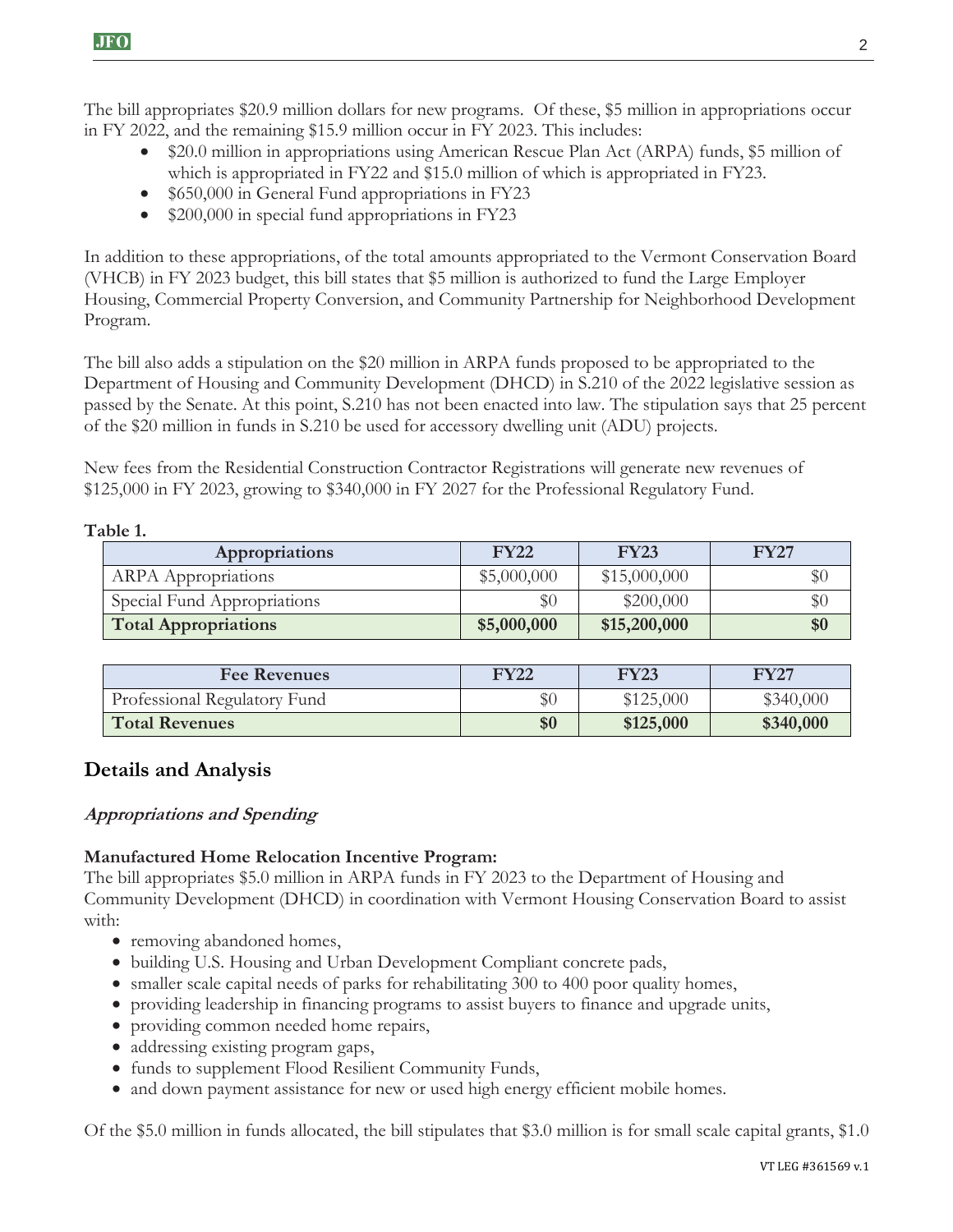million is for home repair grants, and \$1.0 million is for new manufactured home foundation grants.

## **Large Employer Housing, Commercial Property Conversion, and Community Partnership for Neighborhood Development:**

The bill reallocates \$5.0 million of the amounts appropriated to VHCB in the FY 2023 budget. The funds are to be used for grants for large employer housing, commercial property conversions, and a multi-agency coordination plan for neighborhood development. Funding for matching grants for Large Employer Housing are not to exceed \$50,000 or 20 percent of the employer cost per unit for large employers with 50 or more FTE employees. Grants for matching grants for converting commercial property to residential use are not to exceed the lesser of \$50,000 or 20 percent of the developer cost per unit.

## **Vermont Rental Housing Investment Program:**

This bill amends Sec. 15(b)(3) of S.210 of 2022 legislative session as passed by the Senate. Note that this bill, S.210, has not yet been enacted and the proposed language of S.226 amends S.210.

S.210 bill would require DHCD to establish the Vermont Rental Housing Investment Program (VRHIP) to provide funding to landlords in order to rehabilitate and weatherize eligible rental housing. This program is funded with \$20 million in ARPA funds. The bill would also require DHCD to establish a Vermont Homeownership Revolving Loan Fund to provide funds for home ownership or home improvement to households that may otherwise not be able to afford these expenses.

S.226 amends Sec. 15(b)(3) of S.210 to stipulate that the DHCD shall allocate 25 percent of the \$20 million in funds for accessory dwelling units (ADU). 20 percent of this would be to facilitate a statewide education and navigation system to assist homeowners with designing, financing, permitting and constructing ADU's. The remaining 80 percent would be allocated to financial incentives or other supports for ADU projects.

## **Municipal Bylaw Grants:**

The bill allows for \$650,000 in dollars appropriated the Municipal and Regional Planning Fund in the FY2023 budget to be used for providing grants that support broad array of projects that range from developing a town plan to adopting new permanent or temporary bylaws or updating bylaws. This bill does not appropriate any new dollars for this Fund but provides guidance for how a portion of them can be spent. The Fund receives ongoing resources from the property transfer tax, of which it receives 17 percent of revenue. Of this, 70 percent is disbursed to the Secretary of Commerce and Community Development for performance contracts with regional planning commissions to provide regional planning services, 10 percent is disbursed to the Vermont Center for Geographic Information, and 20 percent is disbursed to municipalities. DHCD is allowed to use up to 6 percent of funds to administer the grant programs with the rest to be used for awarding grants.

#### **Missing Middle Income Home Ownership Development Program:**

The bill appropriates \$15.0 million in ARPA dollars to DHCD to grant to VHFA to establish a Missing Middle Income Home Ownership Development Program, which targets priority housing projects. \$5 million of this is appropriated for FY 2022 and \$10 million is appropriated in FY 2023.

For the purposes of this program, an "Income-eligible homebuyer" is defined as a Vermont household with annual income that does not exceed 120 percent of the area median income. The Agency can use funds to provide direct project subsidies for up to 35 percent of eligible development costs for developers. The amount of the subsidy cannot exceed the value gap of the difference between the development costs and the resulting assessed value (difference between the cost to build and the value of the finished product).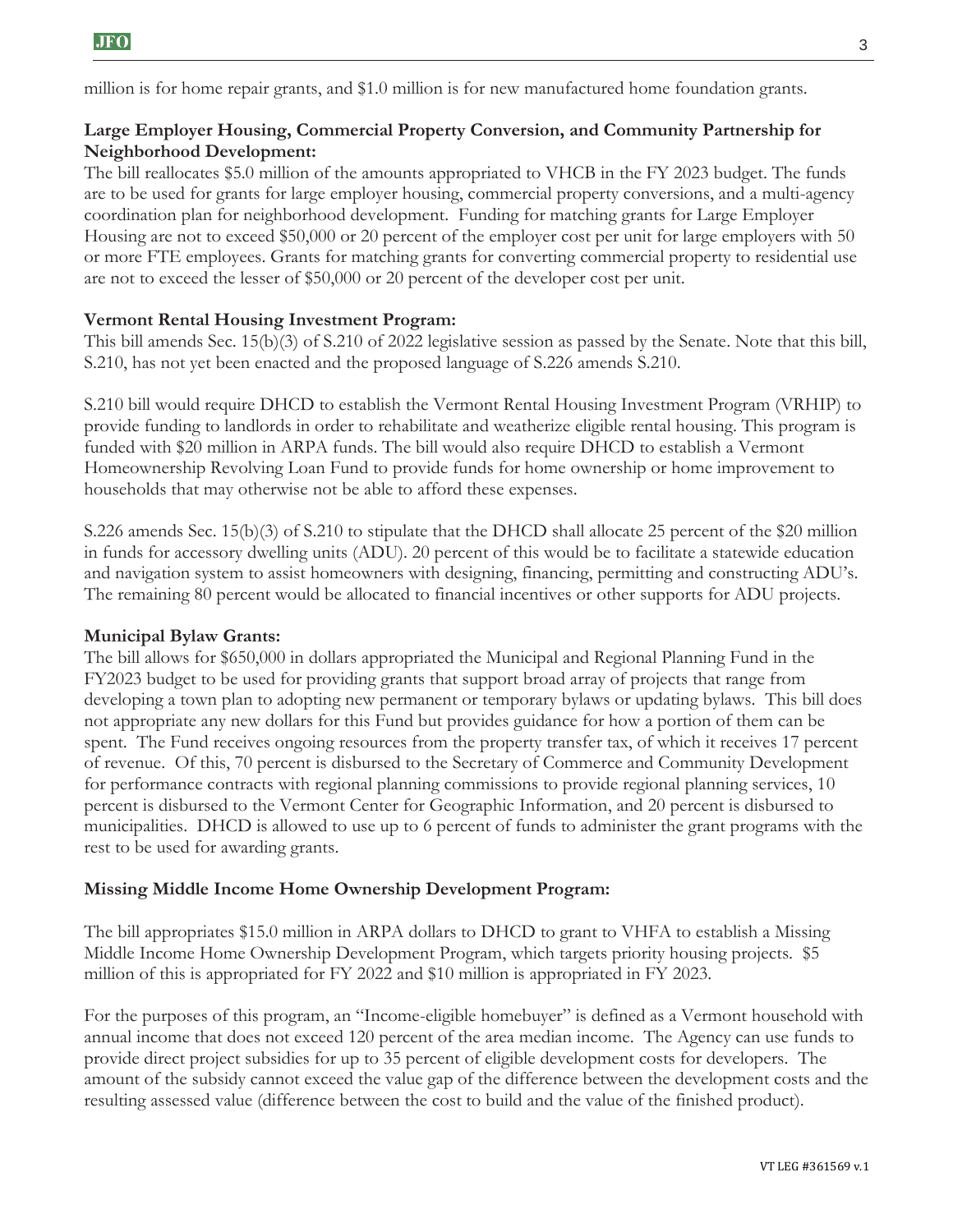Any funds leftover from the developer subsidy shall go to the buyer to help reduce the costs of purchasing the home. In the instance when the homebuyer receives assistance, the Agency includes conditions in the subsidy to ensure perpetual affordability of the home or the Agency uses a shared equity model in which the Agency retains not less than 75 percent of any increased equity in the home.

#### **Impacts on State Revenues**

#### **Residential Construction Contractors Registry and Certification:**

The bill proposes to establish a residential construction contractor registration program to be administered by the Office of Professional Regulation (OPR). Contractors performing construction work valued at more than \$5,000 would be required to be registered with the State. OPR would also be directed to establish a voluntary certification system for contractors to signify competence in subfields and specialties. OPR would manage contractors as an advisor profession with two appointed persons to serve as advisors.

#### Contractor registration fee

The structure of the registration program would require an initial application fee along with a biennial renewal. The fees would be as follows:

- \$75 per individual
- \$250 per business organization
- \$75 for a first certification and \$25 for each additional certification for State certifications

Contractor data from six states was used to analyze the potential revenue that Vermont would collect from contractor registration fees. Four of the states have a contractor registration program: Connecticut, Iowa, Minnesota and Montana. The other two states have a contractor licensing program: Alaska and Nevada. There are additional states with contractor registration laws, most notably Massachusetts and Rhode Island in New England. However, many states either do not have contractor information readily available, or it is not available in a format suitable for fiscal analysis.

Contractor data for the six states was scaled to Vermont by population. Additionally, three of the states differentiated between individuals and businesses, and this data was used to estimate the number of individual registrations and business registrations in Vermont. Using the methodology outlined above the total number of potential estimated contractor registrants in Vermont are as follows:

#### **Individuals: 1,300 - 1,500 Businesses: 2,100 - 2,500**

For the purposes of generating a revenue estimate, it was assumed that 50 percent of the estimated contractor population listed above would register in the initial registration cycle (2022-2024). All registrants in the initial cycle would pay the reduced fees. In the following cycle, the entire estimated contractor population would be registered and would pay the normal fee amount.

## **2023-2025 estimated revenues: \$230,000 - \$270,000 (fees collected over two years) 2025-2027 estimated revenues: \$620,000 - \$740,000 (fees collected over two years)**

The bill provides a \$200,000 appropriation in FY 2023 from the Professional Regulatory Fee Fund to cover the annual costs for the two new positions required for administration and enforcement. After accounting for both the new fee revenue and the appropriations, the net fiscal impact is expected to be a net increase in